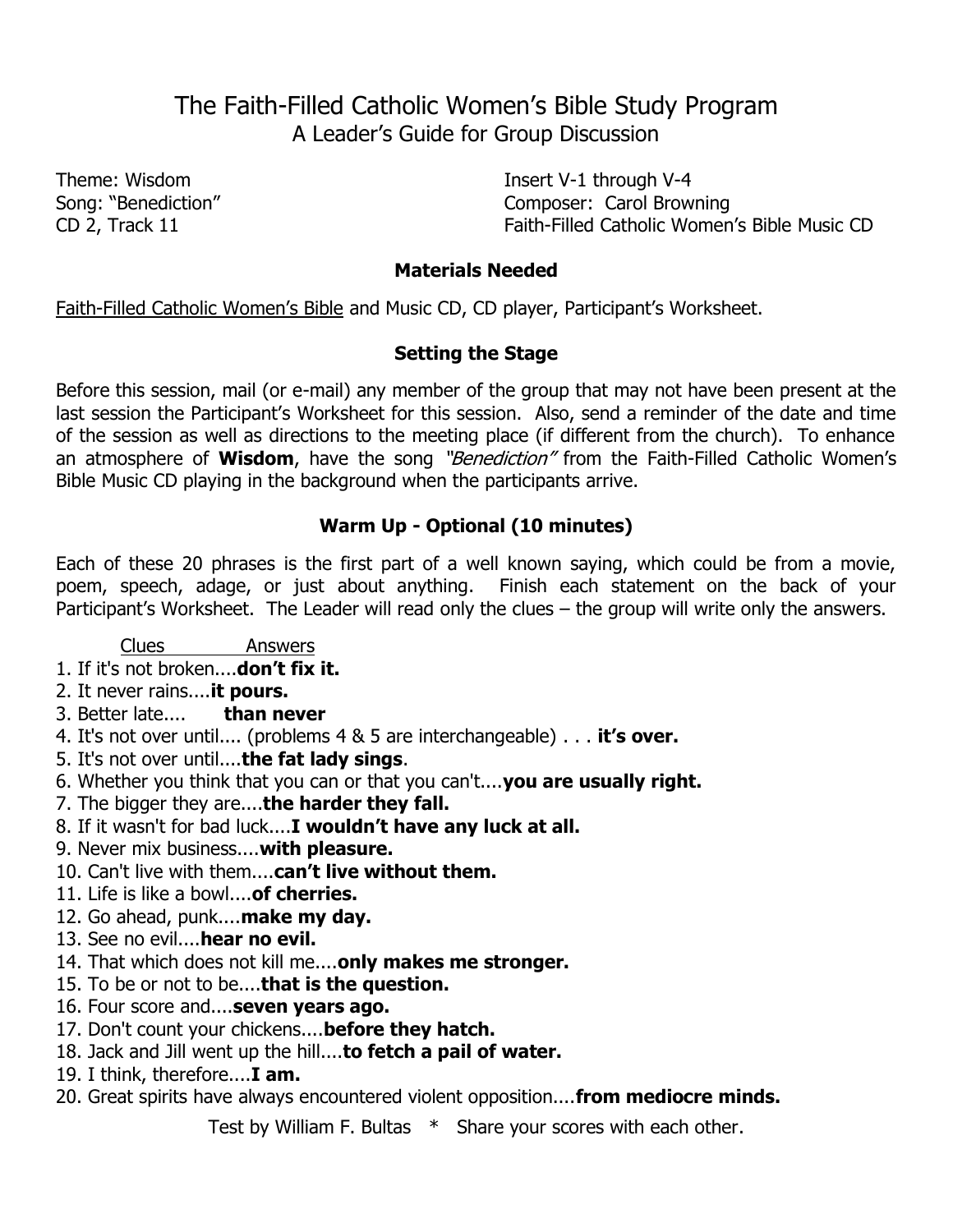## **Opening Discussion (15 minutes)**

Four Quick Questions – In rapid succession, have each of the participants write their answers to the following questions:

- 1. What is the first thing that comes to mind when you think of the word wisdom?
- 2. Name a person from history who you consider to be wise?
- 3. Who is the wisest person you know?
- 4. If you could chose to be intelligent or wise, which would you choose?

Have the participants share their answers with each other.

Read the **Plan and Purpose** article on page V-1. Ask the participants: What does it mean to you that the Church teaches that Wisdom begins with "Fear of the Lord" and ends with "Love?"

## **Spiritual Awakening - Opening Prayer**

Pray together the **Prayer** at the top of insert page V-2.

## **Spiritual Awakening - Recognizing (5 minutes)**

Ask for volunteers to read aloud each of the Scripture passages in the **Recognizing** section of **Spiritual Awakening** on insert page V-2. Remind the participants that each reader will pause for a few seconds of silence after each passage to allow anyone to offer any spontaneous thought, prayer, praise or thanksgiving that this Scripture might inspire.

## **Spiritual Awakening - Reflecting (20 minutes)**

Read **Chapter 9 of the Book of Wisdom (Page 768 OT)**. Ask the participants: How significant was it for Solomon to ask for Wisdom when God would have given him any other gift see **2 Chronicles 1:10 (Page 421 OT)**. When do you think Wisdom is most appreciated in life? Like wisdom, what other God-given gifts are valued in today's culture.

## **Profile in Faith - (15 minutes)**

Read the **Profile In Faith** article on Deborah on insert page V-3. Then, as a group, prayerfully read **Chapter 5 of the Book of Judges, the "Song of Deborah" (Page 253 OT)**. Discuss the answers to the following questions: How has God asked you to be a leader in your family, your parish, your community? Are you responding to His call? Share a time when you needed wisdom to handle a situation in your role as a wife, mother, daughter or leader in your parish or community.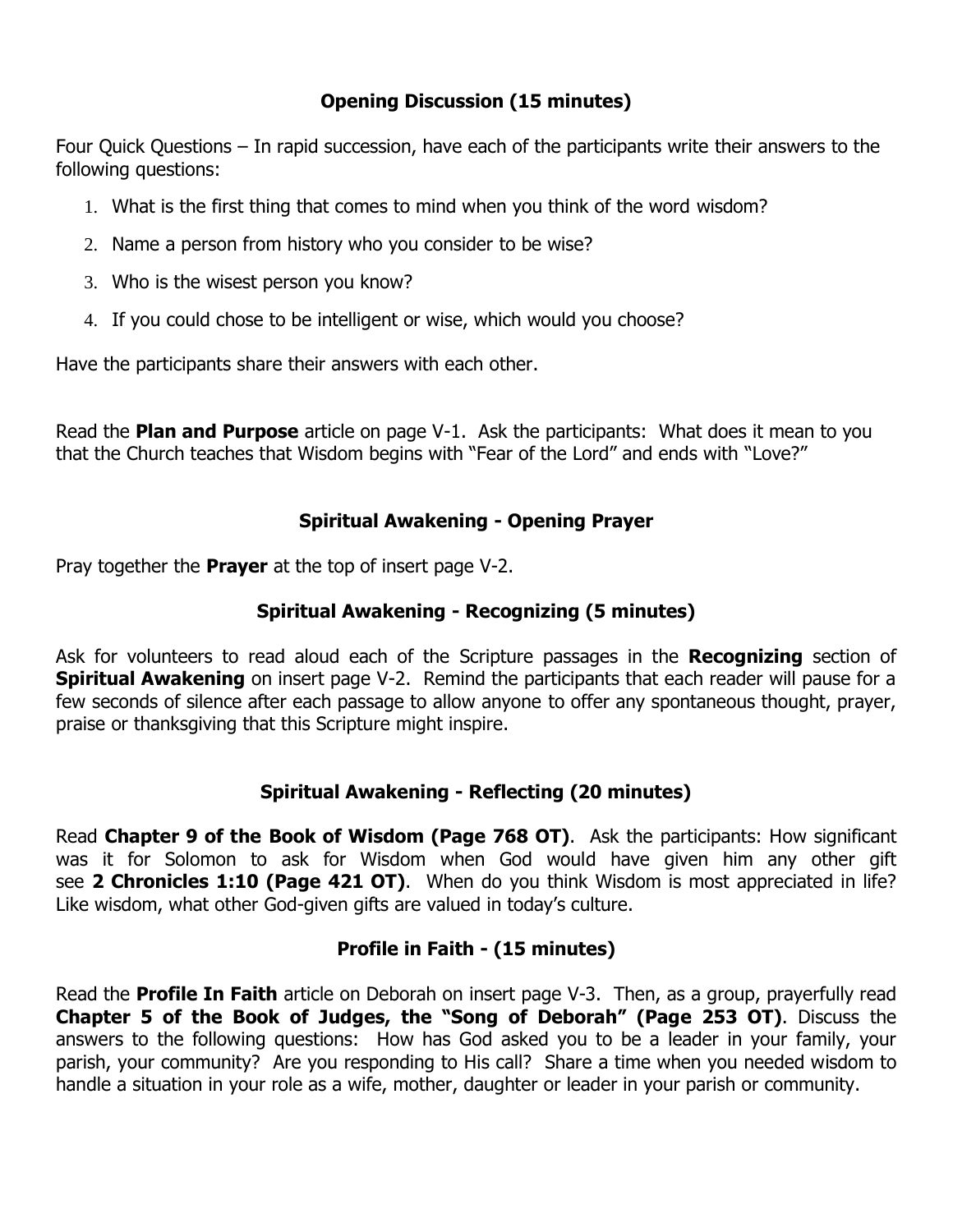#### **Group Prayer (5 minutes)**

**Leader:** Heavenly Father, open our eyes to Your wonder and our minds to Your infinite wisdom as we seek Your will in our lives. With a renewed awareness of the importance and meaning of "Fear of the Lord" we offer these special prayers, praises and petitions: **enter aloud all individual intentions.** Give us the wisdom to make right choices always turning to You. In Jesus' name we pray. Amen.

#### **Closing Prayer (10 minutes)**

#### Leader: As a closing today, let us recite the Litany of the Holy Spirit.

Leader Group

| Lord have mercy on us.                    | Lord have mercy on us.   |
|-------------------------------------------|--------------------------|
| Christ have mercy on us.                  | Christ have mercy on us. |
| Lord have mercy on us.                    | Lord have mercy on us.   |
| Father all-powerful,                      | Have mercy on us.        |
| Jesus, eternal Son of the Father,         |                          |
| Redeemer of the world,                    | Save us.                 |
| Spirit of the Father and the Son,         |                          |
| boundless life of both,                   | Sanctify us.             |
| Holy Trinity,                             | Hear Us.                 |
| Holy Spirit, who proceeds from the Father |                          |
| and The Son enter our hearts,             | Enter our hearts.        |
| Holy Spirit who art equal to the Father   |                          |
| and the Son enter our hearts,             | Enter our hearts.        |
| Promise of God the Father,                | Have mercy on us.        |
| Ray of heavenly light,                    | Have mercy on us.        |
| Author of all good,                       | Have mercy on us.        |
| Source of heavenly water,                 | Have mercy on us.        |
| Consuming fire,                           | Have mercy on us.        |
| Ardent charity,                           | Have mercy on us.        |
| Spiritual unction,                        | Have mercy on us.        |
| Spirit of love and truth,                 | Have mercy on us.        |
| Spirit of wisdom and understanding,       | Have mercy on us.        |
| Spirit of counsel and fortitude,          | Have mercy on us.        |
| Spirit of knowledge and piety,            | Have mercy on us.        |
| Spirit of the fear of the Lord,           | Have mercy on us.        |
| Spirit of grace and prayer,               | Have mercy on us.        |
| Spirit of peace and meekness,             | Have mercy on us.        |
| Spirit of modesty and innocence,          | Have mercy on us.        |
| Holy Spirit the Comforter,                | Have mercy on us.        |
| Holy Spirit the Sanctifier,               | Have mercy on us.        |
| Holy Spirit who governs the Church,       | Have mercy on us.        |